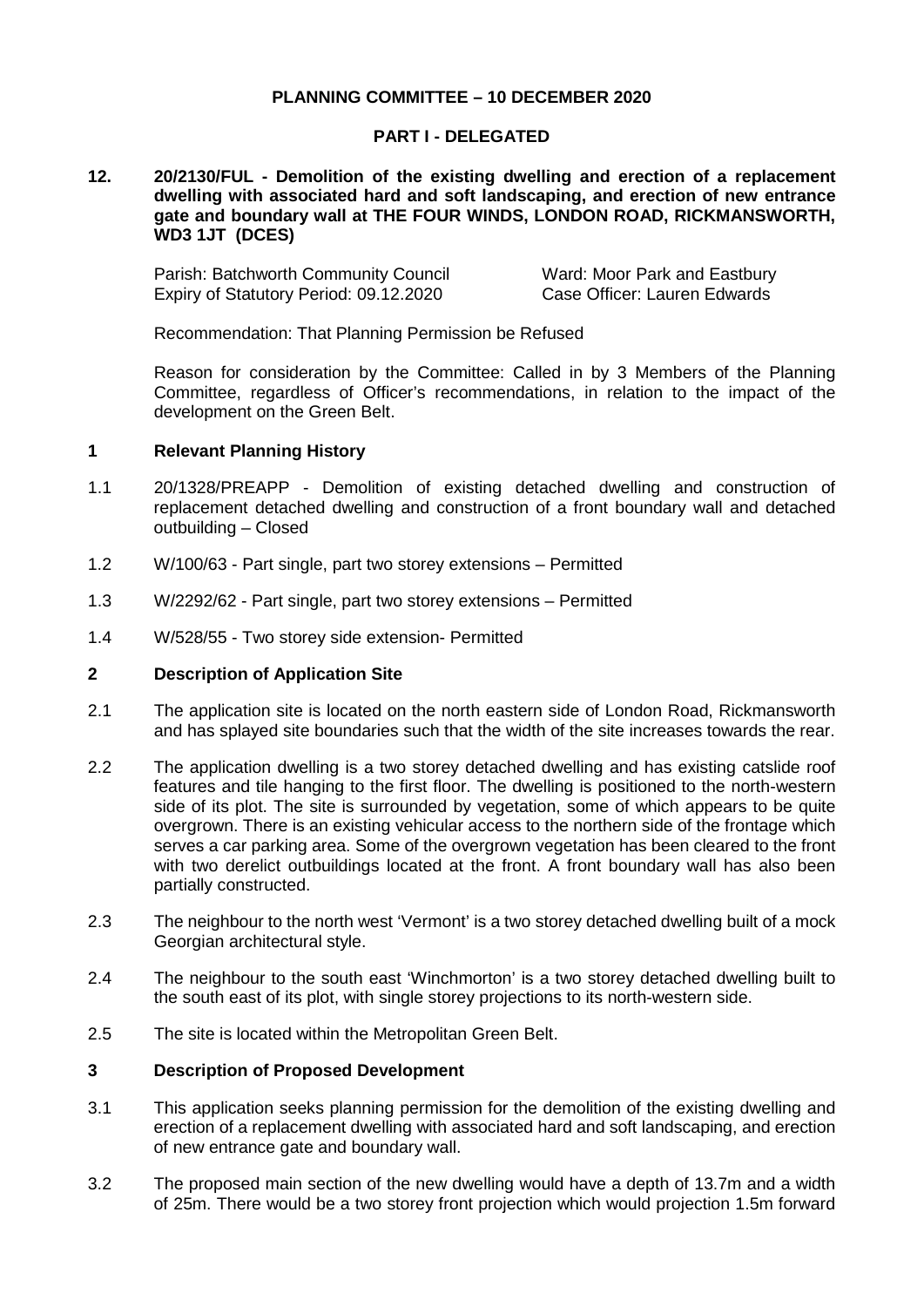of the main elevation with a width of 6.5m with an additional open sided projection which would have a further depth of 1.5m. The main dwelling would have a maximum height of 9.6m with a set down flat roofed element to the side which would be set down 0.9m. The dwelling would have a crown roof. The two storey front projection would have a flat roof with a height of 6.6m.

- 3.3 A single storey side projection is also proposed which would be used as a garage. This element would have a depth of 6.3m and a width of 4.3m. This element would have a flat roof which would be hipped to the side with a maximum height of 3.9m.
- 3.4 The proposed dwelling would be built of a mock Georgian style with cream render to the first floor side and rear elevations and grey stone cladding to the ground floor. Solar panels are proposed to the rear roofslope.
- 3.5 The main two storey flank of the proposed dwelling would be set in minimum 6.6m from the north western boundary and a minimum of 23m from the south eastern boundary.
- 3.6 An outbuilding is proposed adjacent to the boundary with Vermont. This would have an 'L' shaped footprint with a maximum depth of 9.7m and a width of 5.4m. The proposed outbuilding would have a crown roof with a maximum height of 3.6m.
- 3.7 A front boundary wall and gates are proposed which would have a maximum height of 2m comprising of a 1m high brick wall with 1m high railings above in sections 4m wide with brick piers between the sections. The proposed gates would be timber and metal with a width of 4.8m with a curved top and height of 2.2m. The wall would extend the width of the application site frontage. Additional hardstanding is also proposed to the site frontage to the left of the frontage with the remainder retained as soft landscaping.
- 3.8 A landscaping plan has been submitted which also indicates a pergola adjacent to the boundary with Winchmorton, however no further details of this have been submitted and therefore this does not form part of the development subject to this assessment.

# **4 Consultation**

## **4.1 Statutory Consultation**

- 4.1.1 Batchworth Community Council: [No objection]
- 4.1.2 Hertfordshire County Council Highway Authority: [No objection condition requested]

Notice is given under article 18 of the Town and Country Planning (Development Management Procedure) (England) Order 2015 that the Hertfordshire County Council as Highway Authority does not wish to restrict the grant of permission subject to the following conditions:

1) No part of the proposed structure (to include fascia board / rainwater goods and guttering) shall overhang or encroach upon land to which highway rights apply and no gate if installed shall open or extend over the highway.

Reason: To ensure construction of a satisfactory development and in the interests of highway safety and amenity in accordance with Policy 5 of Hertfordshire's Local Transport Plan (adopted 2018).

#### **Highway Informatives**

HCC as Highway Authority recommends inclusion of the following Advisory Note (AN) / highway informative to ensure that any works within the highway are carried out in accordance with the provisions of the Highway Act 1980:

AN 1) Storage of materials: The applicant is advised that the storage of materials associated with the construction of this development should be provided within the site on land which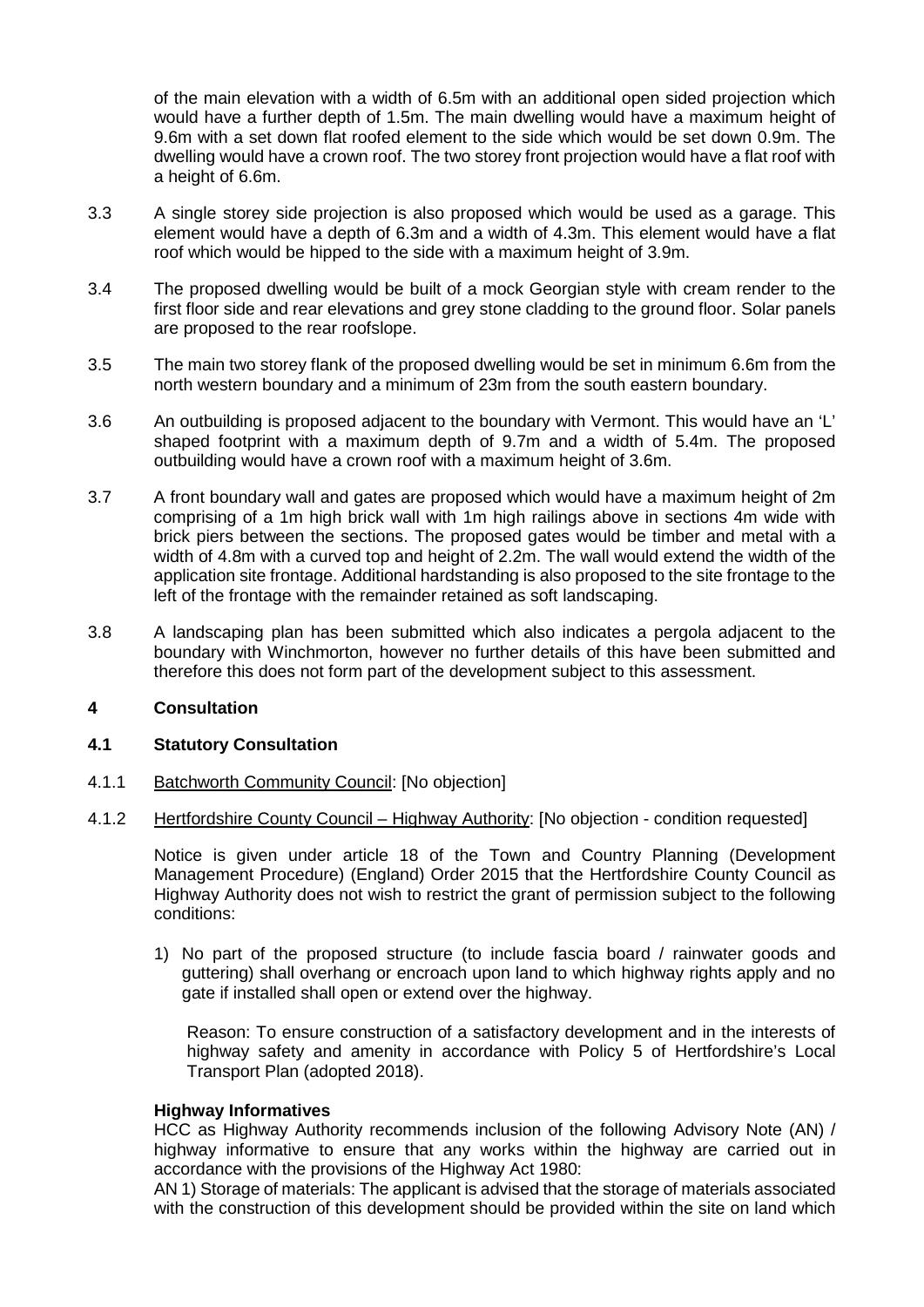is not public highway, and the use of such areas must not interfere with the public highway. If this is not possible, authorisation should be sought from the Highway Authority before construction works commence.

Further information is available via the website https://www.hertfordshire.gov.uk/services/highways-roads-and-pavements/business-anddeveloper-information/business-licences/business-licences.aspx or by telephoning 0300 1234047.

AN 2) Obstruction of public highway land: It is an offence under section 137 of the Highways Act1980 for any person, without lawful authority or excuse, in any way to wilfully obstruct the free passage along a highway or public right of way. If this development is likely to result in the public highway or public right of way network becoming routinely blocked (fully or partly) the applicant must contact the Highway Authority to obtain their permission and requirements before construction works commence. Further information is available via the websitehttps://www.hertfordshire.gov.uk/services/highways-roads-and-

pavements/business-and-developer-information/business-licences/business-licences.aspx or by telephoning 0300 1234047.

AN 3) Road Deposits: It is an offence under section 148 of the Highways Act 1980 to deposit mud or other debris on the public highway, and section 149 of the same Act gives the Highway Authority powers to remove such material at the expense of the party responsible. Therefore, best practical means shall be taken at all times to ensure that all vehicles leaving the site during construction of the development are in a condition such as not to emit dust or deposit mud, slurry or other debris on the highway. Further information is available via the website https://www.hertfordshire.gov.uk/services/highways-roads-andpavements/highways-roads-and-pavements.aspx or by telephoning 0300 1234047.

## **Comments**

The proposal is for the demolition of the existing dwelling and erection of a replacement dwelling with associated hard and soft landscaping, and erection of new entrance gate and boundary wall at The Four Winds, London Road, Rickmansworth London Road is a 40 mph principle A, main distributor road that is maintained at public expense. The application is for a complete redo of the property. The property sits adjacent to two large properties, both gated and with boundary walls. The property is currently vacant.

## **Vehicle Access**

From the proposal it is stated that the new dwelling will use the existing VXO at the current property with a new driveway and hard standing. The driveway will be fronted by a boundary wall and an electric gate. Both will have metal railings above 1 metre which allows for adequate visibility when vehicle enter and exit the property. As London Road is a main distributor road, vehicles must enter and exit the highway in forward gear which is deemed possible owing to the large hard standing proposed at the front of the property.

## **Parking**

Parking is a matter for the local planning authority (LPA). However, HCC would comment that the application is proposing 4 - 10 spaces which is above the minimum of 3 as per Three Rivers guidelines. The property is unlikely to cause an excess in movement from that of the other properties on the street owing to the similar large scale. Construction vehicles would need to park on site and not on the highway network so as to not reduce highway safety.

## **Drainage**

The proposed new driveway would need to make adequate provision for drainage on site to ensure that surface water does not discharge onto the highway. Surface water from the new driveway would need be collected and disposed of on site.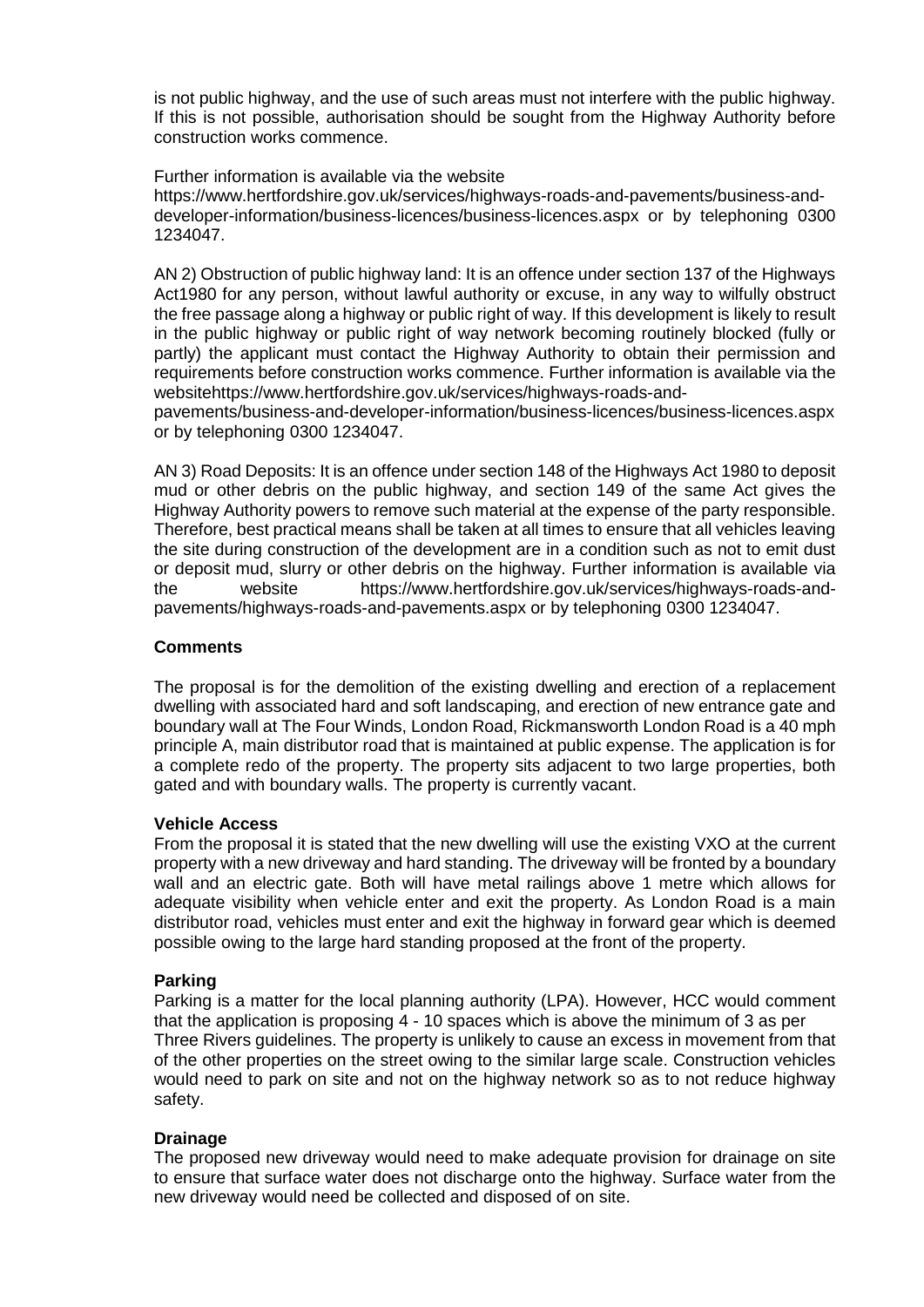### **Refuge / Waste Collection**

Provision has been made for an on-site bin-refuse store within 30m of the dwelling and within 25m of the kerbside/bin collection point. The collection method must be confirmed as acceptable by TRDC waste management.

#### **Emergency Vehicle Access**

The proposed dwelling is within the recommended emergency vehicle access of 45 metres from the highway to all parts of the buildings. This is in accordance with the guidance in 'MfS', 'Roads in Hertfordshire; A Design Guide' and 'Building Regulations 2010: Fire Safety Approved Document B Vol 1 – Dwelling houses'.

#### **Conclusion**

HCC has no objections or further comments on highway grounds to the proposed development, subject to the inclusion of the above highway informatives and condition.

### 4.1.3 Herts Ecology: [No objection]

Thank you for consulting Hertfordshire Ecology on the above. The property is in an area of low-density housing with large houses and gardens. It backs onto Moor Park Golf Course, a Local Wildlife Site (LWS) with mixed habitats. Batchworth Park Golf Course, also with mixed habitats (but not a LWS), lies across in road in front of the property. The site comprises a large detached dwelling with plenty of roof and ridge tiles and hanging wall tiles. The garden is unmanaged and largely overgrown. Habitat connectivity is good, and the local habitats are likely to offer opportunities for protected species (such as bats, birds, reptiles, badgers, hedgehogs) to breed, forage and shelter. The Local Records Centre has records of bats and badgers in the area.

Consequently, I am pleased to see two ecological reports have been submitted with this application:

- *Preliminary Ecological Appraisal and Preliminary Roost Assessment Survey (Arbtech, 16 June 2020)*
- *Emergence and Activity Bat Survey (Cherryfield Ecology, 7 August 2020)*

#### Ecological Appraisal

The site was visited on 29 May 2020 in order to describe the main habitats and features present; evaluate the potential value of these habitats / features to support protected species; evaluate the impact of the proposals on the ecological interest found, and provide both mitigation measures and actions to achieve biodiversity gain.

The recommendations and enhancements for badgers, birds, reptiles and hedgehogs should be followed. Most of the recommendations for bats should also be followed, *except the need for three further surveys which have already been completed.*

A number of trees are proposed for removal; however, the landscape plan shows adequate replacement planting of native beech hedgerows and mixed trees and shrubs (native, nonnative, and fruit trees) to compensate for this loss.

I do not anticipate any adverse effects from the proposal on the adjacent Local Wildlife Site (LWS); however, I advise the following precautionary approach Informative is added to any consent given:

*"All works (including vehicle movements, materials and waste), must be kept strictly within the curtilage of the proposed development site, and under no circumstances should there be any detrimental physical impact to the adjacent Local Wildlife Site"*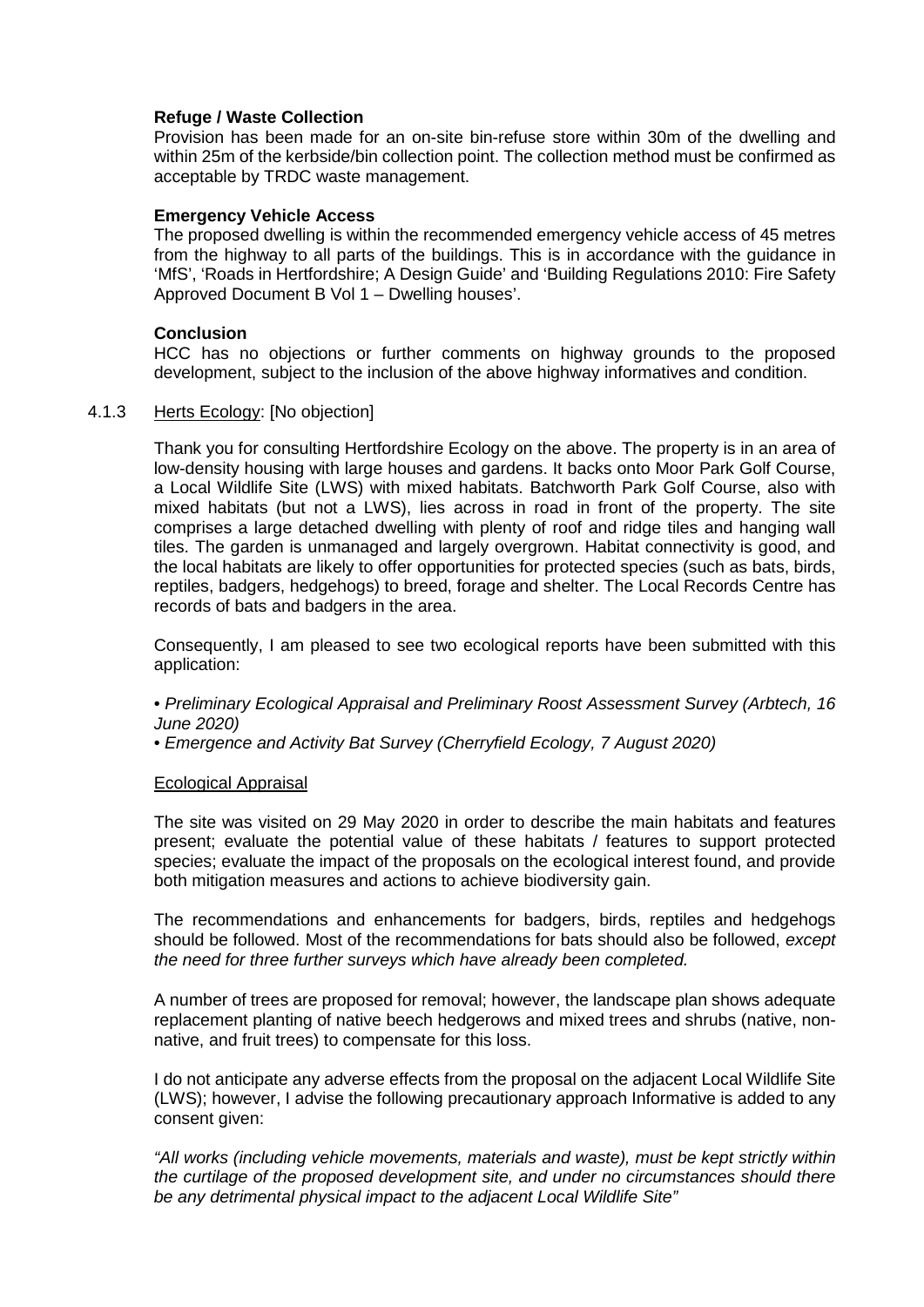I am pleased to see recommendation for an 'Environmental Mitigation, Enhancement and Management Plan (EMEMP)' - which sounds like a combination of a Construction Environmental Management Plan (CEMP) and a Landscape and Ecological Management Plan (LEMP) - to control impacts to the LWS, which I would support.

## **Bats**

Two species of bats are confirmed roosting in the house and an EPS licence will be required from Natural England to proceed lawfully with demolition. Suitable mitigation has been provided within the bat report to safeguard bats and ensure their conservation status is maintained. With these mitigation measures in place, I consider the LPA has sufficient information to deal adequately with bats from a planning perspective, and can apply and satisfy the third test of the Conservation of Habitats and Species Regulations 2017 prior to determination. I advise the following Condition is added to any consent issued:

*"The demolition of the house shall not in any circumstances commence unless the local planning authority has been provided with either:* 

*a) a licence, or confirmation of valid licence, issued by Natural England pursuant to Regulation 53 of The Conservation of Habitats and Species Regulations 2017 authorizing the specified activity / development to go ahead; or* 

*b) a statement in writing from the relevant licensing body to the effect that it does not consider that the specified activity/development will require a licence. "*

# 4.1.4 Landscape Officer: [No objection]

*The application is accompanied by an Arboricultural Impact Assessment, Method Statement.*

*Any of the trees located in the property are protected and are covered by a TPO, and the location is not in a Conservation Area.* 

*Therefore, I do not wish to raise any objections, as I have no concerns of the proposed works.*

## **4.2 Public/Neighbour Consultation**

- 4.2.1 Number consulted: 2
- 4.2.2 No of responses received: 1 objection
- 4.2.3 Site Notice: Expired 19.11.2020 Press notice: Not required
- 4.2.4 Summary of Responses:
	- Objections to the loss of the existing building

## **5 Reason for Delay**

5.1 Committee cycle

## **6 Relevant Planning Policy, Guidance and Legislation**

6.1 National Planning Policy Framework and National Planning Practice Guidance

In 2019 the new National Planning Policy Framework was published. This is read alongside the National Planning Practice Guidance (NPPG). The determination of planning applications is made mindful of Central Government advice and the Local Plan for the area. It is recognised that Local Planning Authorities must determine applications in accordance with the statutory Development Plan, unless material considerations indicate otherwise, and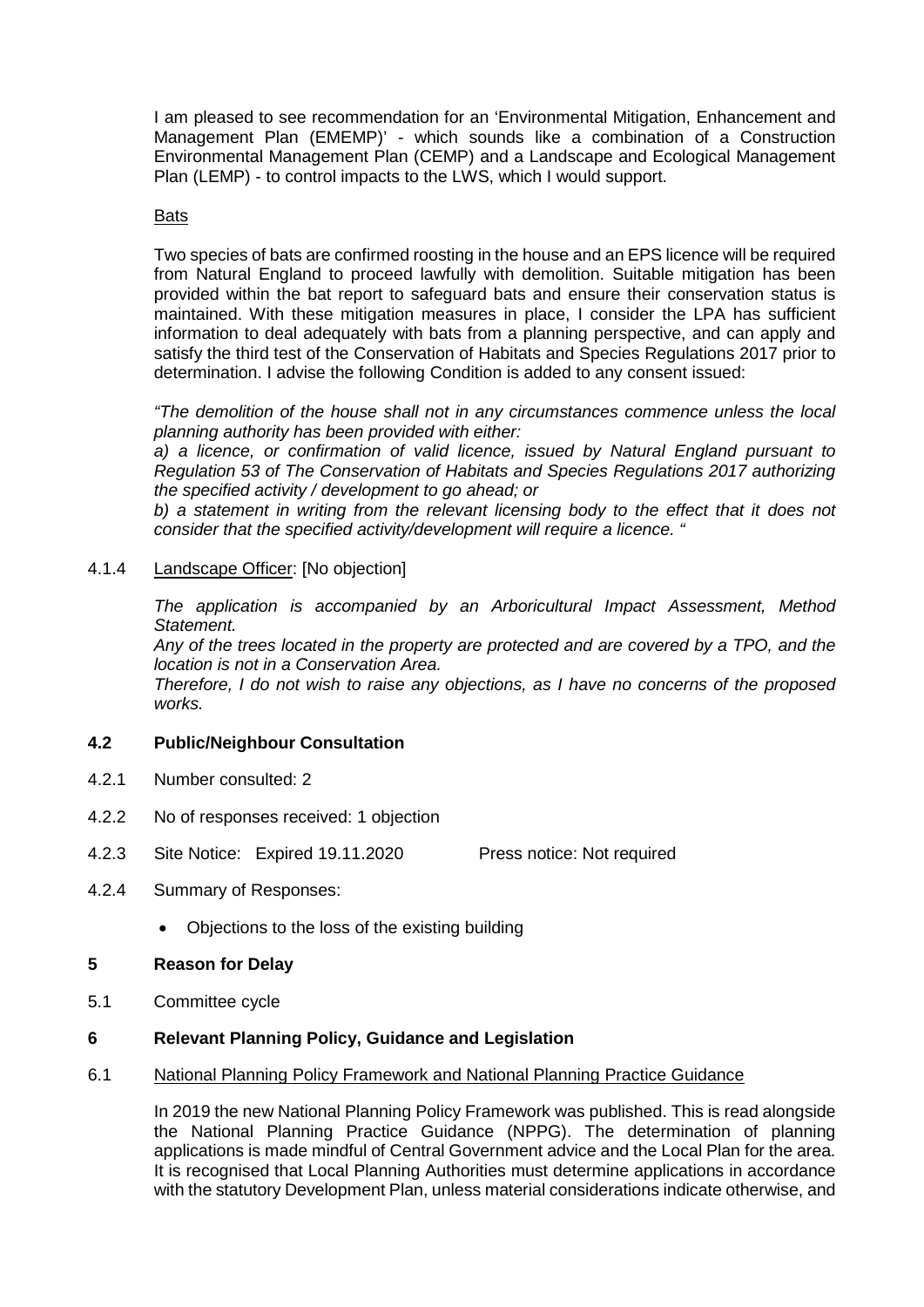that the planning system does not exist to protect the private interests of one person against another. The NPPF is clear that "existing policies should not be considered out-of-date simply because they were adopted or made prior to the publication of this Framework. Due weight should be given to them, according to their degree of consistency with this Framework".

The NPPF states that 'good design is a key aspect of sustainable development, creates better places in which to live and work and helps make development acceptable to communities'. The NPPF retains a presumption in favour of sustainable development. This applies unless any adverse impacts of a development would 'significantly and demonstrably' outweigh the benefits.

# 6.2 The Three Rivers Local Development Plan

The application has been considered against the policies of the Local Plan, including the Core Strategy (adopted October 2011), the Development Management Policies Local Development Document (adopted July 2013) and the Site Allocations Local Development Document (adopted November 2014) as well as government guidance. The policies of Three Rivers District Council reflect the content of the NPPF.

The Core Strategy was adopted on 17 October 2011 having been through a full public participation process and Examination in Public. Relevant policies include Policies CP1, CP9, CP10, CP11 and CP12.

The Development Management Policies Local Development Document (DMLDD) was adopted on 26 July 2013 after the Inspector concluded that it was sound following Examination in Public which took place in March 2013. Relevant policies include DM1, DM2, DM4, DM6, DM10, DM13, Appendix 2 and Appendix 5.

#### 6.3 Other

Supplementary Planning Guidance No 3 – Extensions to Dwellings in the Green Belt (August 2003).

The Community Infrastructure Levy (CIL) Charging Schedule (adopted February 2015).

The Localism Act received Royal Assent on 15 November 2011. The growth and Infrastructure Act achieved Royal Assent on 25 April 2013.

The Wildlife and Countryside Act 1981 (as amended), the Conservation of Habitats and Species Regulations 2010, the Natural Environment and Rural Communities Act 2006 and the Habitat Regulations 1994 may also be relevant.

# **7 Planning Analysis**

#### 7.1 Principle of Development

7.1.1 The existing dwelling is not a Listed Building and is not located within a Conservation Area. It is not considered to be of any particular historic significance or merit such that it would warrant protection. As such there is no in principle objection to its removal subject to all other material planning considerations as outlined below.

#### 7.2 Green Belt

7.2.1 The National Planning Policy Framework (NPPF) sets out that the fundamental aim of Green Belt policy is to prevent urban sprawl by keeping land permanently open and that the essential characteristics of Green Belt are their openness and their permanence. One of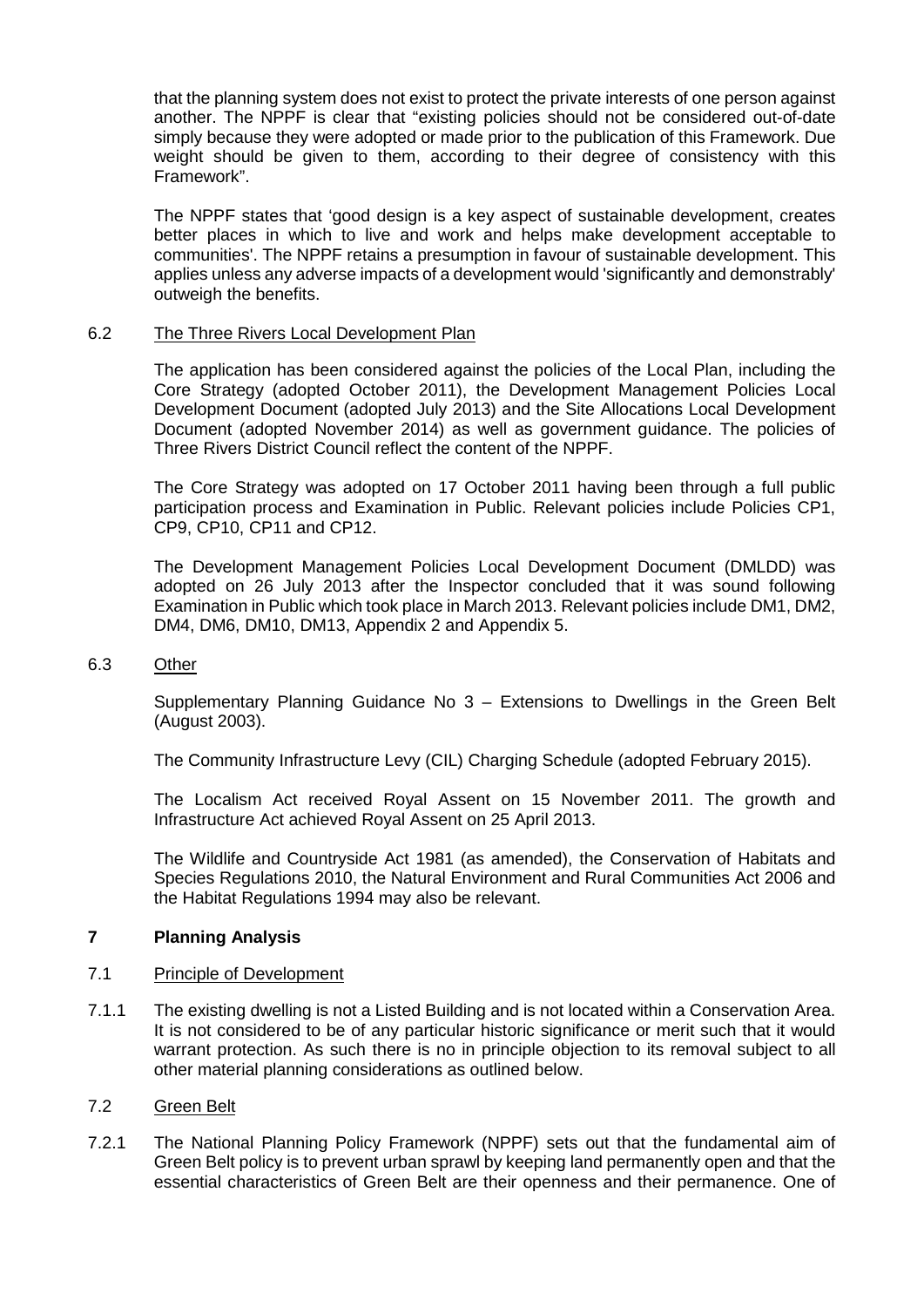the purposes of including land within Green Belt is to safeguard the countryside from encroachment.

- 7.2.2 The NPPF identifies the five purposes of including land in Green Belts as:
	- to check the unrestricted sprawl of large built-up areas;
	- to prevent neighbouring towns from merging into one another;
	- to assist in safeguarding the countryside from encroachment;
	- to preserve the setting and special character of historic towns; and
	- to assist in urban regeneration, by encouraging the recycling of derelict and other urban land.
- 7.2.3 Paragraph 145 of the NPPF indicates that the construction of new buildings within the Green Belt should be regarded as inappropriate; inappropriate development in the Green Belt is, by definition harmful. However Paragraph 145 (d) outlines that one exception to this is, the replacement of a building, provided the new building is in the same use and not materially larger than the one it replaces.
- 7.2.4 Policy CP11 of the Core Strategy sets out that there is a general presumption against inappropriate development that would not preserve the openness of the Green Belt, or which would conflict with the purposes of including land within it.
- 7.2.5 Policy DM2 of the Development Management Policies LDD (DMP LDD) states that replacement dwellings in the Green Belt will only be permitted where the replacement does not materially exceed the size of the original dwelling and the replacement would not be more harmful to the visual amenity and openness of the Green Belt by reason of its siting than the original dwelling.
- 7.2.6 The NPPF does not set out how 'materially larger' should be assessed. Whilst it is acknowledged that this application seeks planning permission to demolish the existing dwelling; SPG3 is a helpful tool in the assessment of the additional floorspace of the proposed dwelling. SPG3 outlines that extensions resulting in a cumulative increase in floor space of over 40% compared with the original dwelling may be disproportionate.
- 7.2.7 The proposed dwelling would have a 94% increase in floorspace compared with the existing dwelling and a 74% increase in footprint In addition to this the proposed dwelling would be of a significantly greater overall size and scale than the existing dwelling. The existing dwelling has a catslide roof form to the front and side with a relatively modest profile and traditional roof forms including pitched roofed dormer windows at first floor level. The proposed dwelling would have a true first floor, crown roof and significantly deeper flank elevations (by approx. 5m) in addition to a substantially larger roof form. The key comparative measurements are indicated within the table below:

|                         | Existing | Proposed                                           | % increase |
|-------------------------|----------|----------------------------------------------------|------------|
| Footprint               | 223sqm   | 387sqm                                             | 58%        |
| First<br>floor<br>space | 175sqm   | 351sqm                                             | 101%       |
| Ground<br>floor depth   | 11.8m    | 13.6m<br>(not<br>including<br>front<br>projection) | 15%        |
| First<br>floor<br>flank | 8.6      | 13.6                                               | 58%        |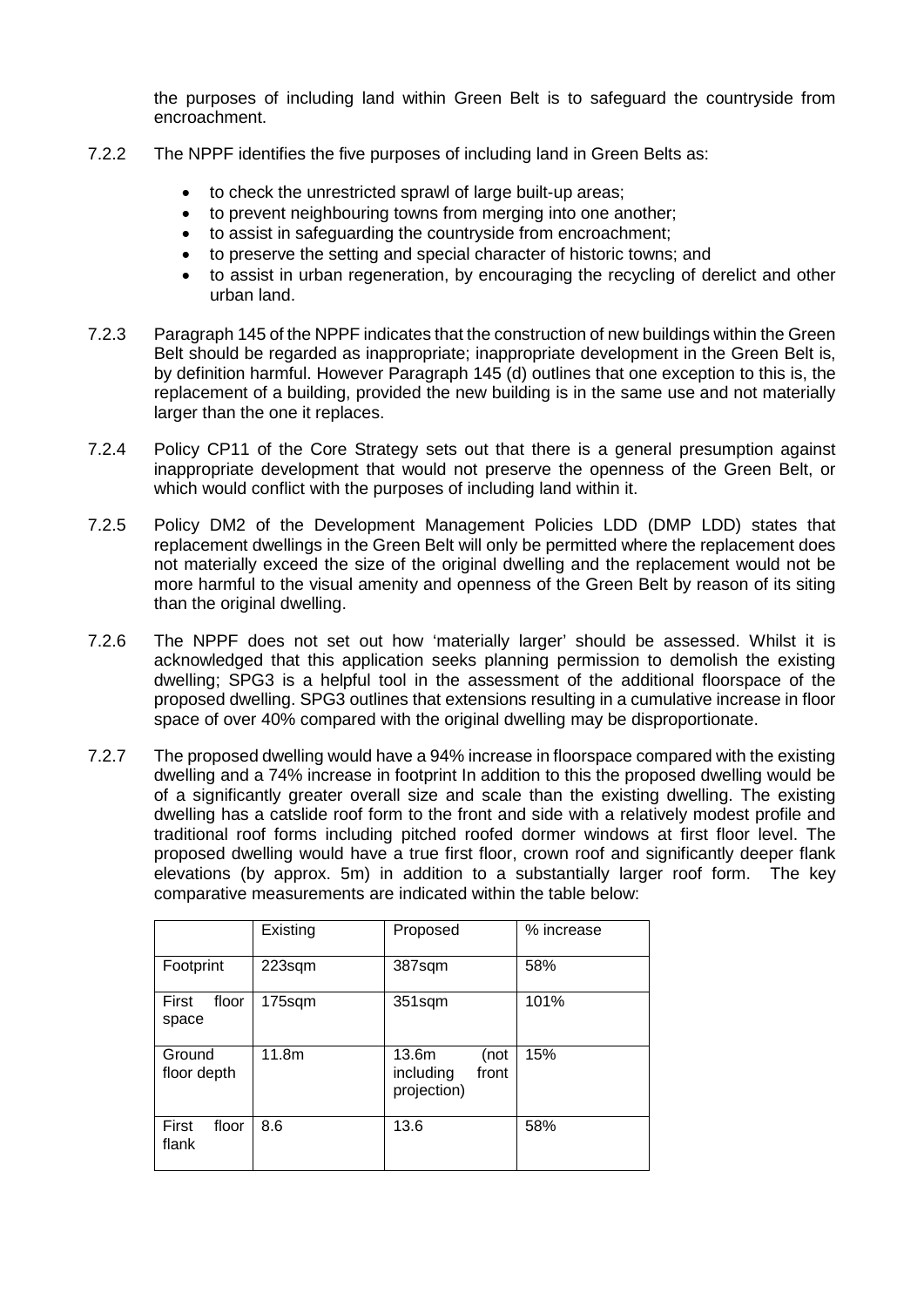| Overall | 26m | 29m | 12% |
|---------|-----|-----|-----|
| width   |     |     |     |
|         |     |     |     |

- 7.2.8 Other elements of the design also exacerbate the overall scale of the proposed dwelling including the proposed two storey front projection with pillars which create a vertical emphasis. It is noted that the proposed dwelling would be comparable in its overall height to that existing, however the streetscene does not take into account the catslide roof form and single ridge of the existing dwelling. In this case when comparing the side elevations there is a substantial increase in the overall scale of the flanks which would be readily visible, particularly when viewed from the larger gap next to Winchmorton. It is also noted that the creation of a true first floor and introduction of first floor windows results in an increase in eaves height which are currently at single storey level with the exception of a modest front gable feature.
- 7.2.9 As such the proposed dwelling would be materially larger than the one it replaces. The development therefore fails to meet any of the exceptions defined within the NPPF and therefore constitutes inappropriate development.
- 7.2.10 By virtue of its greater overall scale the proposed dwelling would also result in a greater isolated impact on openness. As previously outlined the landscaping plan submitted outlines that a very formal garden is proposed with additional hardstanding and a replacement outbuilding. Whilst in itself the proposed additional hard surfacing may not be unacceptable the proposed replacement dwelling would result in actual harm to openness.
- 7.2.11 The proposed gates and front boundary wall would extend the full width of the site frontage. However given that the pillars would be spaces at 4m intervals and would provide a sense of spacing through the railings it is not considered that this element would in itself be harmful.
- 7.2.12 The NPPF is clear at paragraph 143 that "Inappropriate development is, by definition, harmful to the Green Belt and should not be approved except in very special circumstances". Paragraph 144 sets out that "When considering any planning application, local planning authorities should ensure that substantial weight is given to any harm to the Green Belt. 'Very special circumstances' will not exist unless the potential harm to the Green Belt by reason of inappropriateness, and any other harm resulting from the proposal, is clearly outweighed by other considerations".
- *7.2.13 Any other harm*
- 7.2.14 The following sections will now assess whether there would be any other harm associated with the development along with its inappropriateness and impact on openness of the Green Belt.

#### 7.3 Impact on Character and Street Scene

7.3.1 Policy CP1 of the Core Strategy (adopted October 2011) seeks to promote buildings of a high enduring design quality that respect local distinctiveness and Policy CP12 of the Core Strategy (adopted October 2011) relates to design and states that in seeking a high standard of design the Council will expect development proposals to 'have regard to the local context and conserve or enhance the character, amenities and quality of an area'. Development should make efficient use of land but should also respect the 'distinctiveness of the surrounding area in terms of density, character, layout and spacing, amenity, scale, height, massing and use of materials'; 'have regard to the local context and conserve or enhance the character, amenities and quality of an area' and 'incorporate visually attractive frontages to adjoining streets and public spaces'.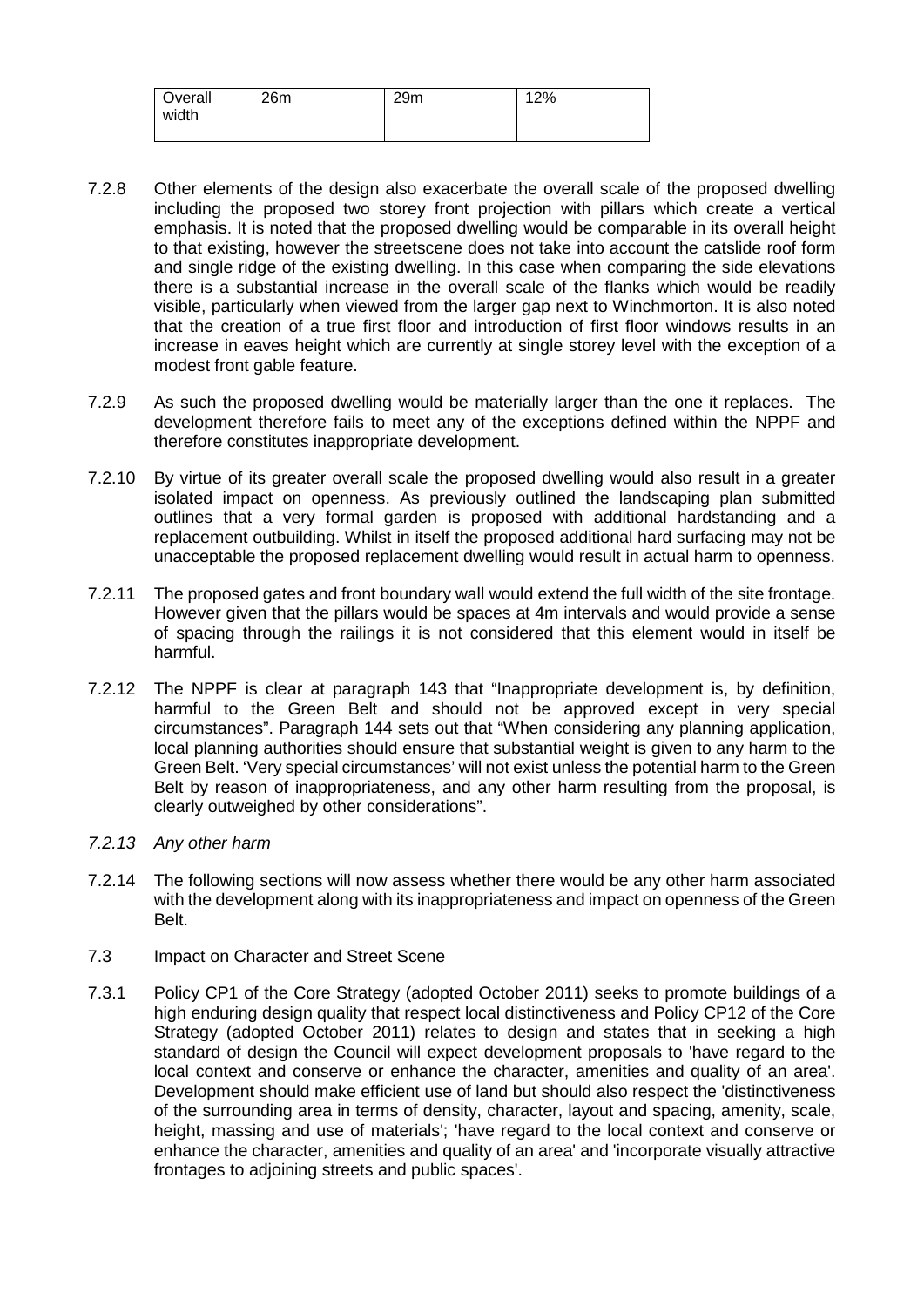- 7.3.2 Policy DM1 and Appendix 2 of the Development Management Policies LDD (adopted July 2013) set out that new residential development should not be excessively prominent in relation to the general streetscene and should respect the character of the streetscene, particularly with regard to the spacing of properties, roof form, positioning and style of windows and doors and materials
- 7.3.3 Appendix 2 of the DMP LDD outlines that 1.2m of spacing should be retained from the boundary at first floor level.
- 7.3.4 The main two storey flank of the proposed dwelling would be set in a minimum of 8.6m from the boundary with Vermont and over 20m from the boundary with Winchmorton. As such the proposed dwelling would comply with the guidelines of Appendix 2 in this respect.
- 7.3.5 It is acknowledged that the proposed dwelling would be of a significantly greater overall scale than that which it replaces however is not considered to result in unacceptable harm in terms of character or streetscene for the reasons outlined below.
- 7.3.6 Appendix 2 of the DMP LDD outlines that crown roof forms are generally not supported as they are indicative of the excessive bulk and massing of a building.
- 7.3.7 It is noted that the proposed dwelling would have a crown roof and the London Road is generally characterised by more traditional roof forms. However there is no prevailing character of properties within the streetscene with differing architectural designs, scales, ridge heights and materials. The proposed dwelling would sit within the plot and would respect the generous spacing which characterises the London Road. As such it is not considered that the proposed dwelling would appear incongruous or unduly prominent within the streetscene so as to result in detrimental harm to the character of the area.
- 7.3.8 The proposed front boundary wall and gates would not appear incongruous within the streetscene where a variety of front boundary treatments including walls, railings and gates are evident. A hard and soft landscaping scheme would be reserved by condition to ensure the development respects the open and verdant character of the area.
- 7.3.9 The proposed outbuilding would be visible from the streetscene however would appear as an ancillary building and would not appear at odds within an area where other outbuildings are evident.
- 7.3.10 In summary it is not considered that the proposed development would result in significant adverse impact on the character or appearance of the street scene or area and the proposal would be acceptable in accordance with Policies CP1 and CP12 of the Core Strategy and Policy DM1 and Appendix 2 of the Development Management Policies document. Notwithstanding the above this does not outweigh the identified harm to the Green Belt as set out in the previous section.

#### 7.4 Impact on amenity of neighbours

- 7.4.1 Policy CP12 of the Core Strategy states that development should protect residential amenities by taking into account the need for adequate levels and disposition of privacy, prospect, amenity and garden space.
- 7.4.2 Policy DM1 and Appendix 2 of the DMP LDD set out that new development should not result in loss of light to the windows of neighbouring properties nor allow overlooking, and should not be excessively prominent in relation to adjacent properties. The Design Criteria (Appendix 2 of the Development Management Policies) state that two storey development to the rear of properties should not intrude a 45 degree splay line drawn across the rear garden from a point on the joint boundary level with the rear wall of the adjacent property, although this principle is dependent on the spacing and relative positions of dwellings.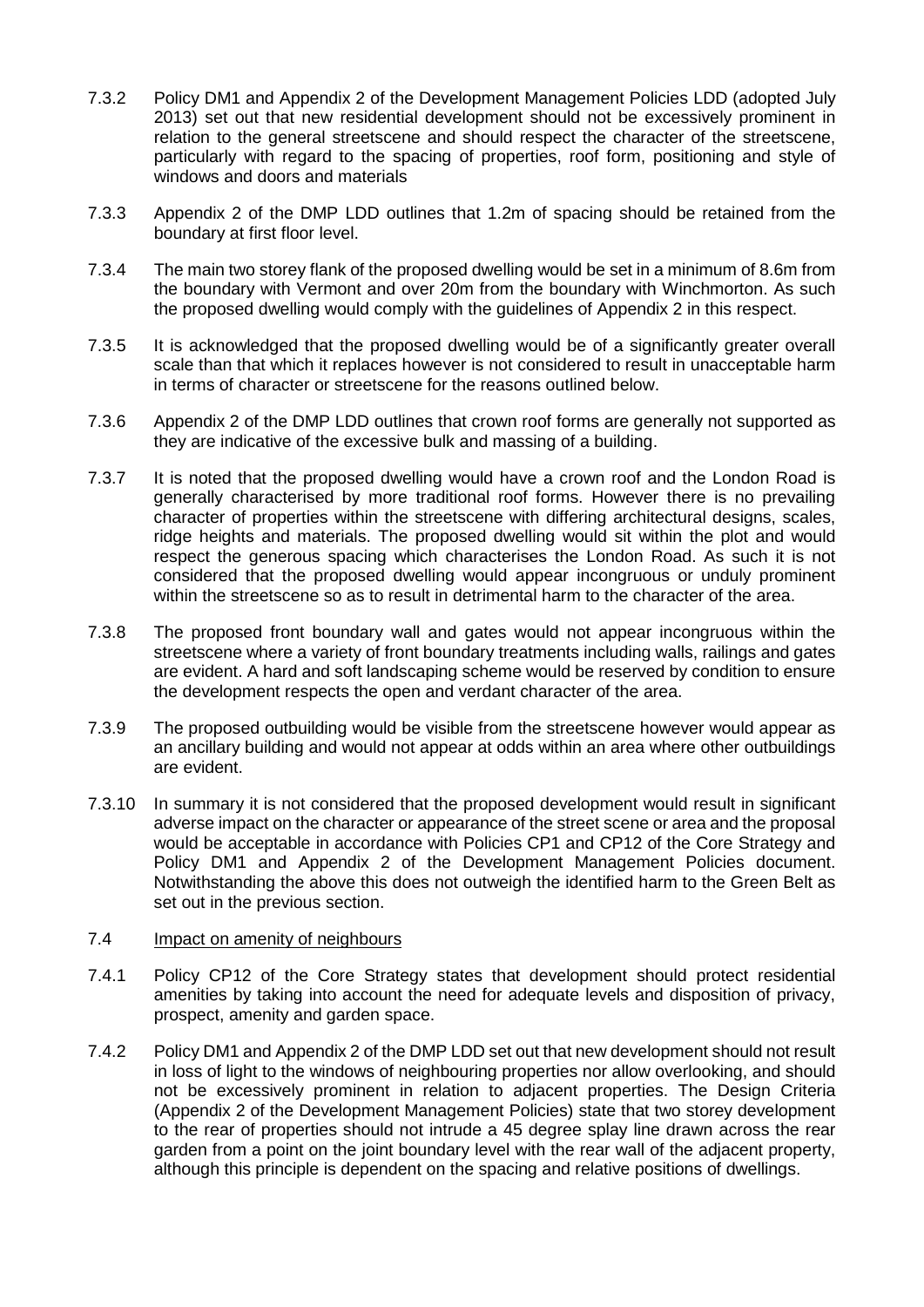- 7.4.3 The proposed dwelling would be of a greater overall scale than the existing dwelling. However the proposed dwelling would not intrude a 45 degree splay line from the point on the boundary level with the rear of either Winchmorton or Vermont. The main flank of the dwelling would also be set in 8m from the boundary with Vermont and 23m from Winchmorton. As such it is not considered that the proposed new dwelling would result in unacceptable harm by reason of loss of light or an overbearing impact. It is not considered that the first floor flank windows facing Winchmorton would need to be obscure glazed given the separation distance however those facing Vermont would be conditioned to be obscure glazed and top level opening only.
- 7.4.4 The proposed outbuilding would be set up to the boundary with Vermont and would be sited beyond the rear elevation of this neighbour however given that this dwelling is set off the boundary and the outbuilding would be single storey in nature it is not considered that it would result in detrimental harm to this neighbour.
- 7.4.5 The proposal would therefore be acceptable in terms of its impact on neighbouring properties, in accordance with Policy CP12 of the Core Strategy and Policy DM1 and Appendix 2 of the Development Management Policies document.

### 7.5 Amenity Space

- 7.5.1 Policy CP12 of the Core Strategy states that development should take into account the need for adequate levels and disposition of privacy, prospect, amenity and garden space.
- 7.5.2 The proposed dwelling would have 5 bedrooms and as such would require 126sqm of amenity space in accordance with the requirements of Appendix 2. Over 1600sqm of amenity space would be retained which would be ample to serve the new dwelling.

### 7.6 Wildlife and Biodiversity

- 7.6.1 Section 40 of the Natural Environment and Rural Communities Act 2006 requires Local Planning Authorities to have regard to the purpose of conserving biodiversity. This is further emphasised by regulation 3(4) of the Habitat Regulations 1994 which state that Councils must have regard to the strict protection for certain species required by the EC Habitats Directive.
- 7.6.2 The protection of biodiversity and protected species is a material planning consideration in the assessment of applications in accordance with Policy CP9 of the Core Strategy (adopted October 2011) and Policy DM6 of the DMLDD. National Planning Policy requires Local Authorities to ensure that a protected species survey is undertaken for applications that may be affected prior to determination of a planning application.
- 7.6.3 The application has been submitted with a Biodiversity Checklist and a bat survey prepared by Cherryfield Ecology. This report has been reviewed by Herts Ecology who are satisfied with the findings and considered that the LPA have sufficient information to determine the application. A license would be required and an informative will be added.

#### 7.7 Trees and Landscaping

- 7.7.1 Policy DM6 of the Development Management Policies document sets out that development proposals should seek to retain trees and other landscape and nature conservation features, and that proposals should demonstrate that trees will be safeguarded and managed during and after development in accordance with the relevant British Standards.
- 7.7.2 There are no protected trees on or near the site and it is not located within a Conservation Area. The Landscape Officer has reviewed the proposal and does not consider that the proposal would be unacceptable in this respect. Whilst a planting plan has been submitted this includes some elements which have not been included within the development proposal and therefore a revised hard and soft landscaping plan would be required by condition.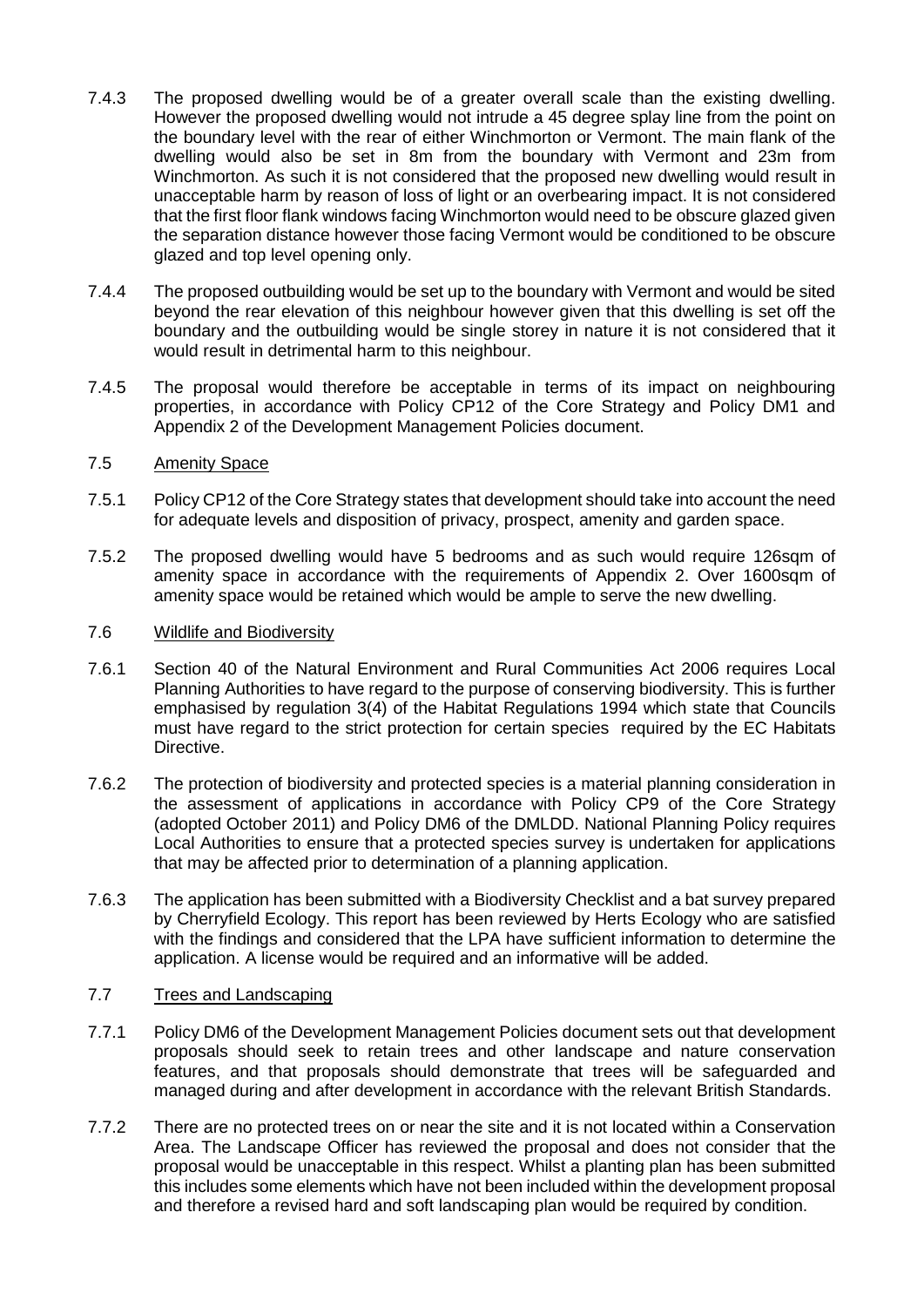### 7.8 Highways, Access and Parking

- 7.8.1 Policy DM13 of the Development Management Policies document requires development to make provision for parking in accordance with the parking standards set out at Appendix 5 of the Development Management Policies document.
- 7.8.2 The proposed development would result in a 5 bedroom dwelling. Appendix 5 of the Development Management Policies document sets out that a dwelling with 4 or more bedrooms should provide 3 onsite parking spaces. The proposed development includes the provision of additional hardstanding to the front, which would provide parking for three vehicles. Therefore, it is considered that there would be sufficient onsite parking provision to serve the proposed dwelling.
- 7.8.3 The plans submitted indicate that the proposed gates would open into the site and would be set back from the Highway. As such it is not considered that the proposal would result in any harm in this respect. As requested by the Highways Officer it is considered reasonable to condition that no part of the wall should encroach onto the highway land in front of the site nor should the gate open on to the pavement.

### 7.9 Sustainability

- 7.9.1 Paragraph 93 of the NPPF states that "Planning plays a key role in helping to shape places to secure radical reductions in greenhouse gas emissions, minimising vulnerability and providing resilience to the impacts of climate change, and supporting the delivery of renewable and low carbon energy and associated infrastructure".
- 7.9.2 Policy CP1 of the Core Strategy requires the submission of an Energy and Sustainability Statement demonstrating the extent to which sustainability principles have been incorporated into the location, design, construction and future use of proposals and the expected carbon emissions.
- 7.9.3 Policy DM4 of the DMLDD requires applicants to demonstrate that development will produce 5% less carbon dioxide emissions than Building Regulations Part L (2013) requirements having regard to feasibility and viability. This may be achieved through a combination of energy efficiency measures, incorporation of on-site low carbon and renewable technologies, connection to a local, decentralised, renewable or low carbon energy supply. The policy states that from 2016, applicants will be required to demonstrate that new residential development will be zero carbon. However, the Government has announced that it is not pursuing zero carbon and the standard remains that development should produce 5% less carbon dioxide emissions than Building Regulations Part L (2013) requirements having regard to feasibility and viability.
- 7.9.4 This application has been accompanied by an energy statement prepared by Innversion design which confirms an overall reduction of 15.9% therefore exceeding the requirements of Part L. A condition would be attached to require the development to be carried out in accordance with this report.

## 7.10 Very Special Circumstances

- 7.10.1 The NPPF is clear at paragraph 143 that "Inappropriate development is, by definition, harmful to the Green Belt and should not be approved except in very special circumstances". Paragraph 144 sets out that "When considering any planning application, local planning authorities should ensure that substantial weight is given to any harm to the Green Belt. 'Very special circumstances' will not exist unless the potential harm to the Green Belt by reason of inappropriateness, and any other harm resulting from the proposal, is clearly outweighed by other considerations".
- 7.10.2 The proposed replacement dwelling would provide a replacement single family dwelling. Whilst the proposed dwelling would be more energy efficient than the one that it replaces,